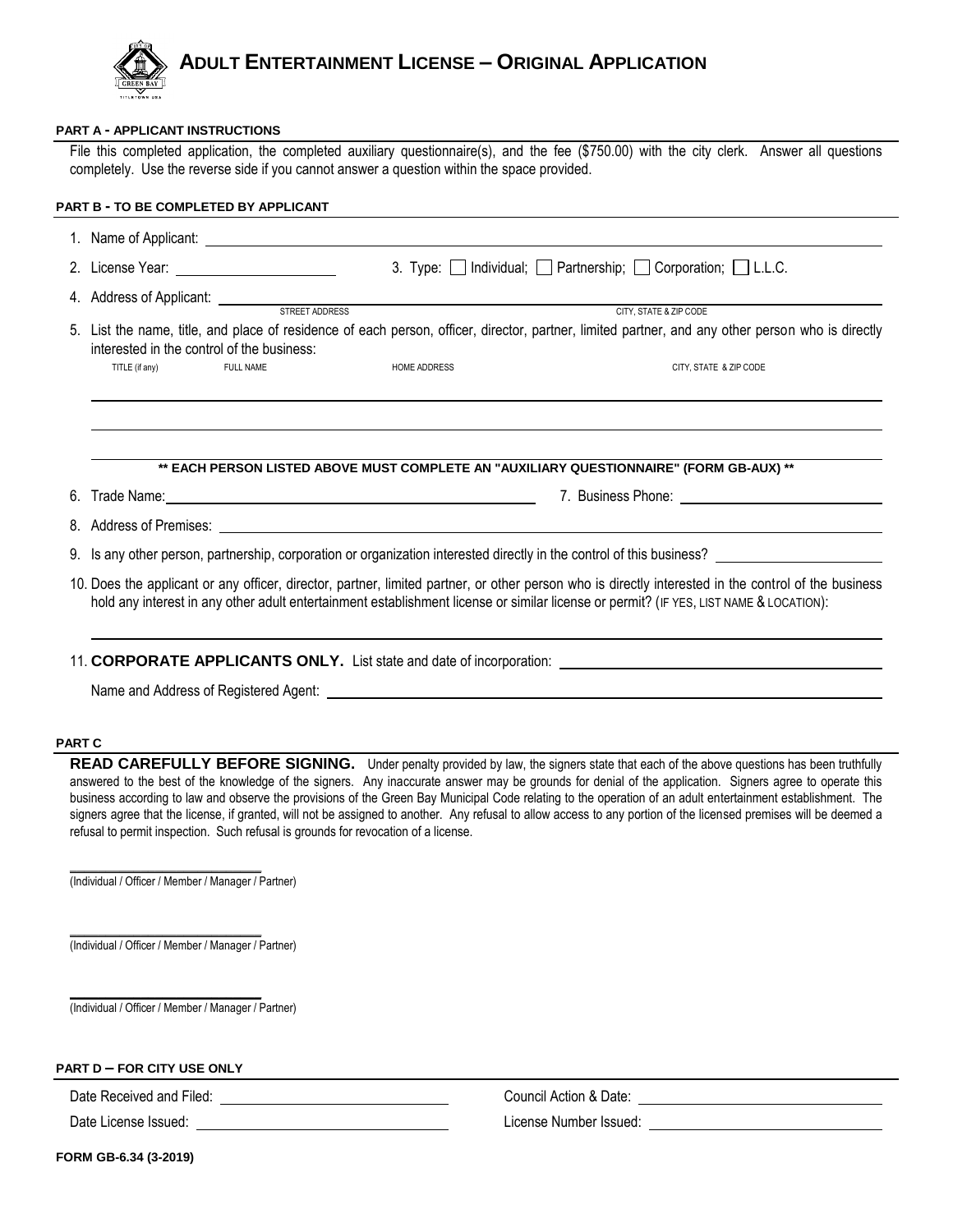

#### **PART A - APPLICANT INSTRUCTIONS**

File this completed auxiliary questionnaire, the completed original application for the license indicated below, and the fee with the city clerk. Answer all questions completely. Use the reverse side if you cannot answer a question within the space provided.

**PART B - TO BE COMPLETED BY APPLICANT** 1. License Type:  $\Box$  Adult Entertainment;  $\Box$  Escort;  $\Box$  Facility;  $\Box$  Other:  $\Box$  enterminenty on the state of the state of the state of the state of the state of the state of the state of the state of the state of t 2. Full Name: 3. Date of Birth: Same School and School and A. Sex: 5. Race: 5. Race: 5. Race: 5. Race: 5. Race: 5. Race: 5. Race: 5. Race: 5. Race: 5. Race: 5. Race: 5. Race: 5. Race: 5. Race: 5. Race: 5. Race: 5. Race: 5. Race: 5. Race 6. Aliases (INCLUDING MAIDEN NAME): 7. Address: STREET ADDRESS CITY, STATE & ZIP CODE 8. Home Phone: etc. All a strategies are seen to the set of the set of the set of the set of the set of the set of the set of the set of the set of the set of the set of the set of the set of the set of the set of the set 10. The above individual provides the following information as a person who is: **Solutify** Applying for a license as an individual.  $\Box$  A member of a partnership which is applying for a license. An officer, director, or other person directly interested in the control of an organization applying for a license. 11. Have any of the following occurred in the last five (5) years: a. Have you been convicted of any felony, misdemeanor, or ordinance violation (OTHER THAN MINOR TRAFFIC VIOLATIONS)? b. Has a corporation, partnership, or other organization of which you were an officer, director, partner or otherwise directly interested in the control of been convicted of a felony, misdemeanor, or ordinance violation (OTHER THAN MINOR TRAFFIC VIOLATIONS) while you were engaged in such a capacity? (IF YES TO EITHER, LIST VIOLATION, PLACE AND DATE): l, 12. Are any felony, misdemeanor, or ordinance violation charges (OTHER THAN MINOR TRAFFIC VIOLATIONS) presently pending against you or a corporation, partnership, or other organization of which you are an officer, director, partner or are otherwise directly interested in the control

#### **PART C - TO BE COMPLETED**

of? (IF YES, LIST CHARGE, PLACE AND DATE):

**READ CAREFULLY BEFORE SIGNING.** Under penalty provided by law, the signer states that each of the above questions has been truthfully answered to the best of the knowledge of the signer. Any inaccurate answer may be grounds for denial of the application. Signer agrees to operate this business according to law and observe the provisions of the Green Bay Municipal Code relating to the operation of the licensed establishment. The signer agrees that the license, if granted, will not be assigned to another. Any refusal to allow access to any portion of the licensed premises will be deemed a refusal to permit inspection. Such refusal is grounds for revocation of a license.

(Signature of Named Individual)

**FORM GB-AUX (3-2019)**